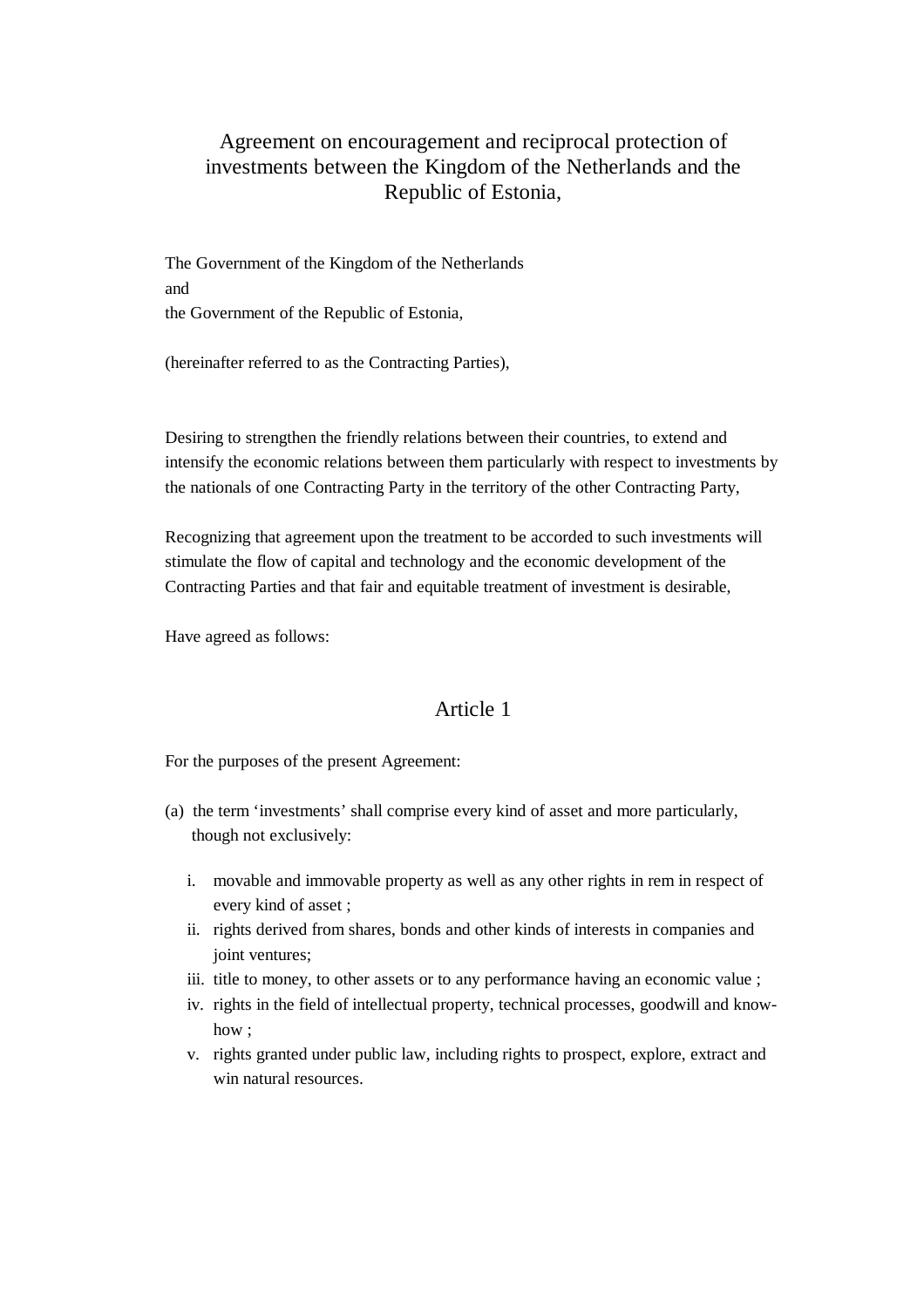- (b) the term 'nationals' shall comprise with regard to either Contracting Party:
	- i. natural persons having the nationality of that Contracting Party in accordance with its laws ;
	- ii. legal persons constituted under the law of that Contracting Party;
	- iii. legal persons not constituted under the law of that Contracting Party but controlled, directly or indirectly, by natural persons as defined in (i) or by legal persons as defined in (ii) above.
- (c) the term 'territory' includes the maritime areas adjacent to the coast of the State concerned, to the extent to which that State exercises sovereign rights or jurisdiction in those areas according to international law.

# Article 2

Either Contracting Party shall, within the framework of its laws and regulations, promote economic cooperation through the protection in its territory of investments of nationals of the other Contracting Party. Subject to its right to exercise powers conferred by its laws or regulations, each Contracting Party shall admit such investments.

### Article 3

- 1) Each Contracting Party shall ensure fair and equitable treatment of the investments of nationals of the other Contracting Party and shall not impair, by unreasonable or discriminatory measures, the operation, management, maintenance, use, enjoyment or disposal thereof by those nationals.
- 2) More particularly, each Contracting Party shall accord to such investments full physical security and protection which in any case shall not be less than that accorded either to investments of its own nationals or to investments of nationals of any third State, whichever is more favourable to the national concerned.
- 3) If a Contracting Party has accorded special advantages to nationals of any third State by virtue of agreements establishing customs unions, economic unions, monetary unions or similar institutions, or on the basis of interim agreements leading to such unions or institutions, that Contracting Party shall not be obliged to accord such advantages to nationals of the other Contracting Party.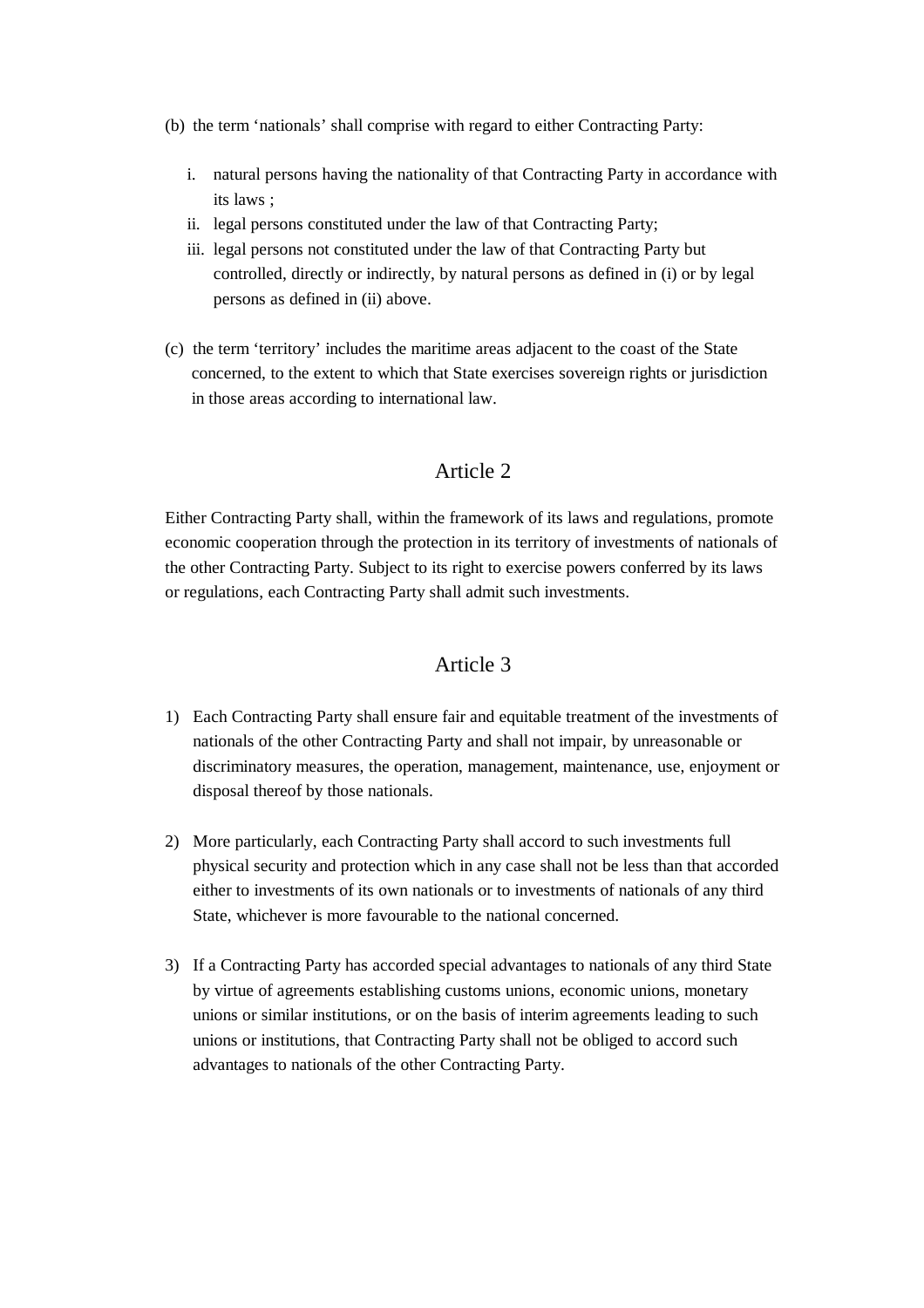- 4) Each Contracting Party shall observe any obligation it may have entered into with regard to investments of nationals of the other Contracting Party.
- 5) If the provisions of law of either Contracting Party or obligations under international law existing at present or established hereafter between the Contracting Parties in addition to the present Agreement contain a regulation, whether general or specific, entitling investments by nationals of the other Contracting Party to a treatment more favourable than is provided for by the present Agreement, such regulation shall to the extent that it is more favourable prevail over the present Agreement.

### Article 4

With respect to taxes, fees, charges and to fiscal deductions and exemptions, each Contracting Party shall accord to nationals of the other Contracting Party who are engaged in any economic activity in its territory, treatment not less favourable than that accorded to its own nationals or to those of any third State, whichever is more favourable to the nationals concerned. For this purpose, however, there shall not be taken into account any special fiscal advantages accorded by that Party:

- (a) under an agreement for the avoidance of double taxation; or
- (b) by virtue of its participation in a customs union, economic union or similar institution; or
- (c) on the basis of reciprocity with a third State.

#### Article 5

The Contracting Parties shall guarantee that payments relating to an investment may be transferred. The transfers shall be made in a freely convertible currency, without undue restriction or delay. Such transfers include in particular though not exclusively: profits, interest, dividends and other current income;

- (a) funds necessary:
	- i. for the acquisition of raw or auxiliary materials, semi-fabricated or finished products, or
	- ii. to replace capital assets in order to safeguard the continuity y of an investment;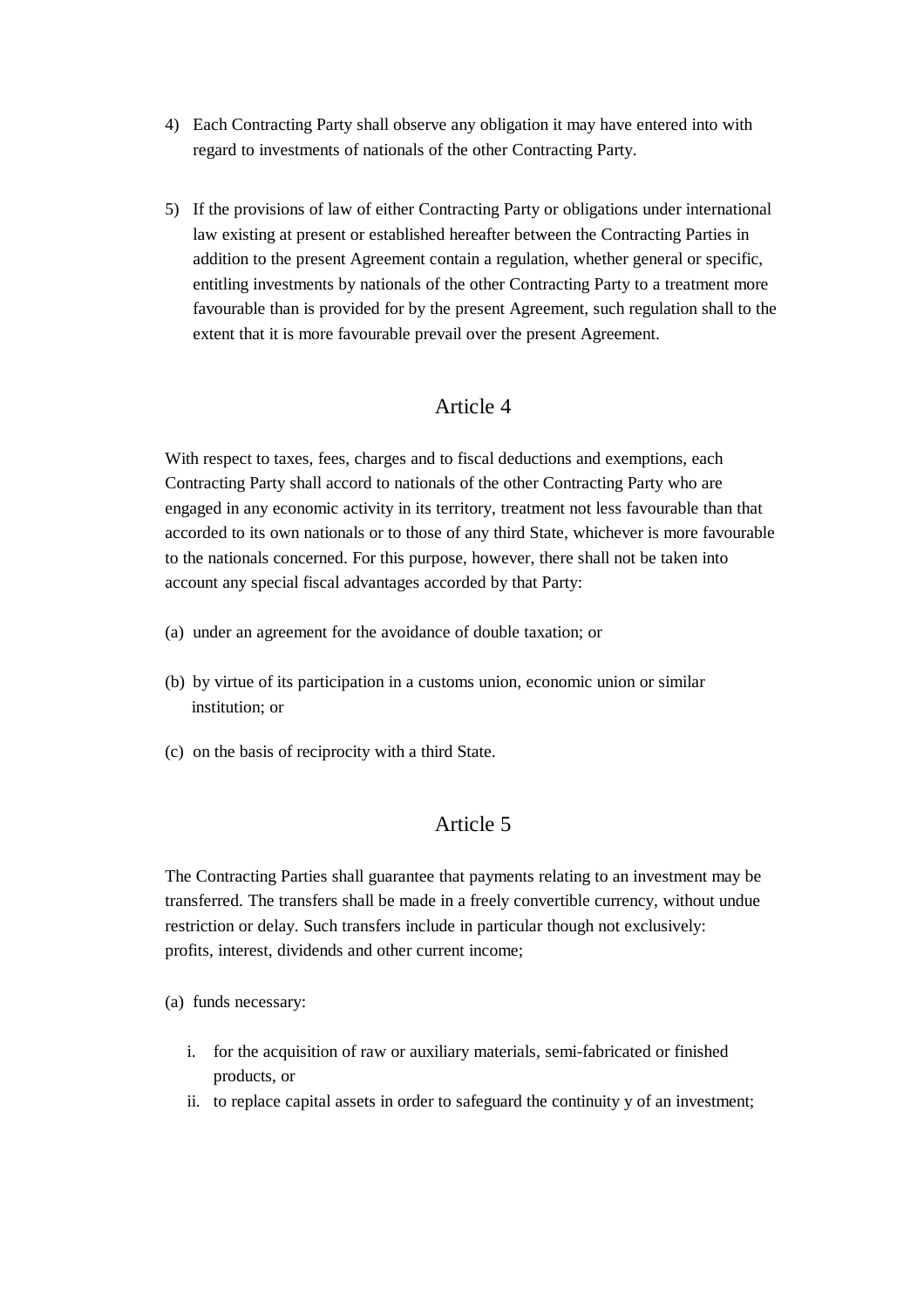- (b) additional funds necessary for the development of an investment;
- (c) funds in repayment of loans;
- (d) royalties or fees;
- (e) earnings of natural persons;
- (f) the proceeds of sale or liquidation of the investment.

# Article 6

Neither Contracting Party shall take any measures depriving, directly or indirectly, nationals of the other Contracting Party or their investments unless the following conditions are complied with:

- (a) the measures are taken in the public interest and under due process of law;
- (b) the measures are not discriminatory or contrary to any undertaking which the Contracting Party which takes such measures may have given;
- (c) the measures are taken against just compensation. Such compensation shall represent the genuine value of the investments affected, shall include interest at a normal commercial rate until the date of payment and shall, in order to be effective for the claimants, be paid and made transferable, without undue delay, to the country designated by the claimants concerned and in the currency of the country of which the claimants are nationals or in any freely convertible currency accepted by the claimants.

#### Article 7

Nationals of the one Contracting Party who suffer losses in respect of their investments in the territory of the other Contracting Party owing to war or other armed conflict, revolution, a state of national emergency, revolt, insurrection or riot shall be accorded by the latter Contracting Party treatment, as regards restitution, indemnification, compensation or other settlement, no less favourable than that which that Contracting Party accorded to its own nationals or to nationals of any third State, whichever is more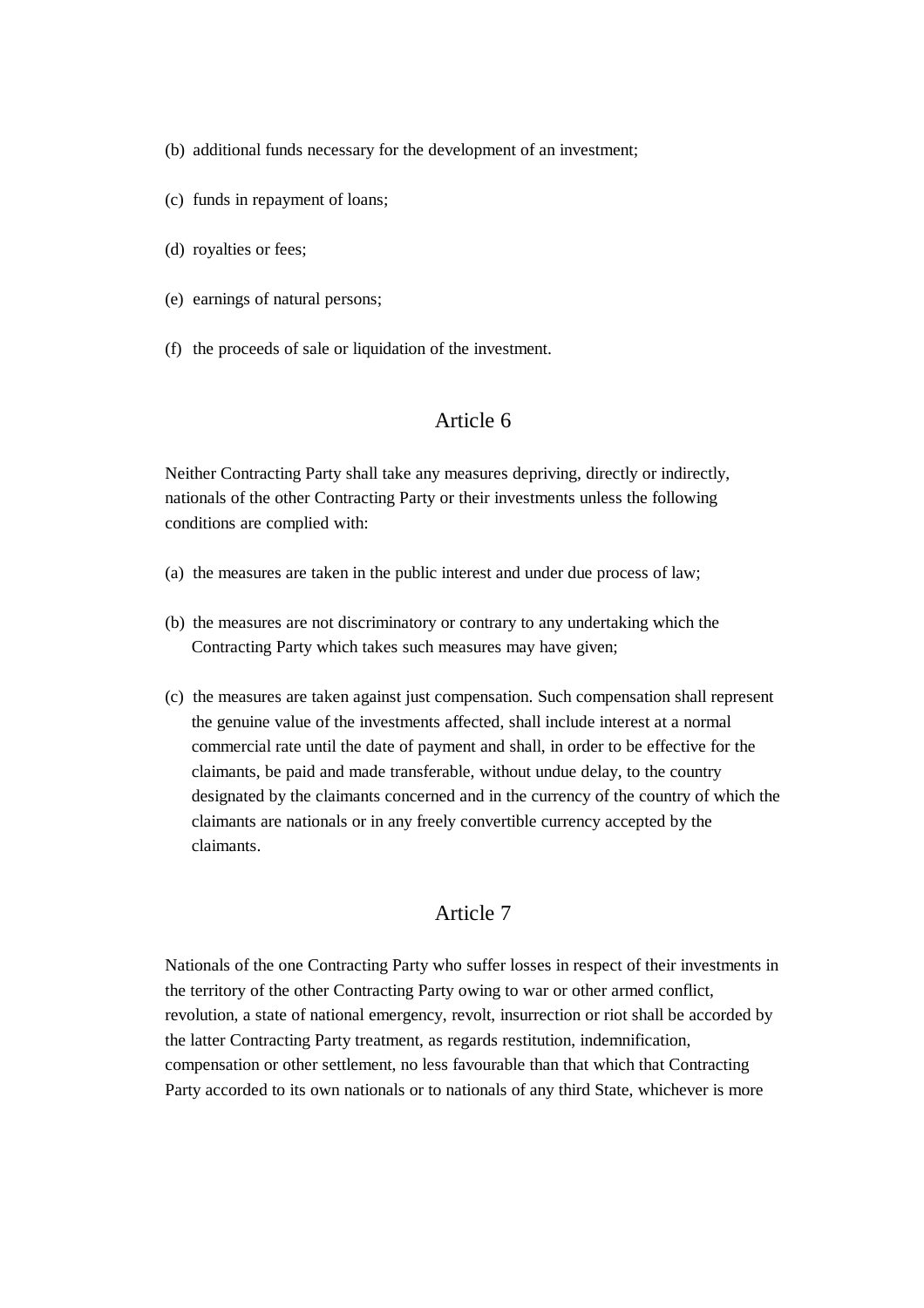favourable to the nationals concerned.

## Article 8

If the investments of a national of the one Contracting Party are insured against noncommercial risks under a system established by law, any subrogation of the insurer or reinsurer to the rights of the said national pursuant to the terms of such insurance shall be recognized by the other Contracting Party.

### Article 9

- 1) Each Contracting Party hereby consents to submit any legal dispute arising between that Contracting Party and a national of the other Contracting Party concerning an investment of that national in the territory of the former Contracting Party to international conciliation or arbitration.
- 2) Disputes mentioned in the first paragraph of this Article shall at the request of the national concerned be submitted to an international arbitral tribunal established under the Arbitration Rules of the United Nations Commission on International Trade Law as adopted by the General Assembly on 15 December 1976.
- 3) In case both Contracting Parties have become members of the Convention of 18 March 1965 on the Settlement of Investments Disputes between States and Nationals of other States, disputes mentioned in the first paragraph of this Article shall be submitted for settlement by conciliation or arbitration to the International Centre for the Settlement of Investment Disputes.
- 4. A legal person which has the nationality of one Contracting Party and which, before such a dispute arises, is controlled by nationals of another Contracting Party, shall for the purpose of article 25 (2)(b) of the Convention referred to in paragraph (3) above be treated as a national of that Contracting Party.
- 5. The awards of arbitration shall be final and binding and shall be enforced in accordance with domestic law.

# Article 10

The provisions of this Agreement shall, from the date of entry into force thereof, also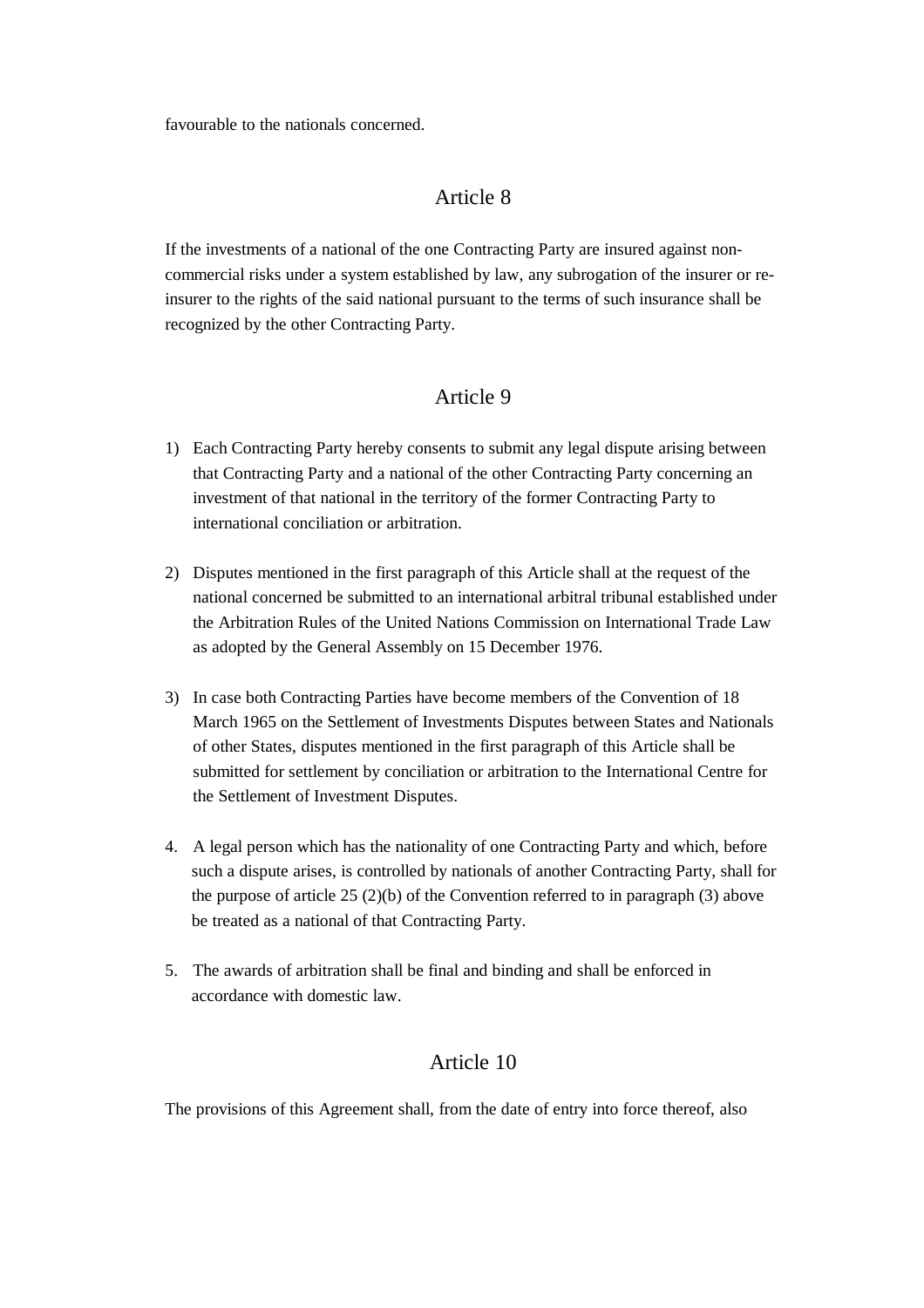apply to investments which have been made before that date, but they will not apply to any dispute concerning an investment which arose before its entry into force.

# Article 11

Either Contracting Party may propose the other Party that consultations be held on any matter concerning the interpretation or application of the Agreement. The other Party shall accord sympathetic consideration to the proposal and shall afford adequate opportunity for such consultations.

# Article 12

- 1) Any dispute between the Contracting Parties concerning the interpretation or application of the present Agreement, which cannot be settled within a reasonable lapse of time, by means of diplomatic negotiations, shall, unless the Parties have otherwise agreed, be submitted, at the request of either Party, to an arbitral tribunal, composed of three members. Each Party shall appoint one arbitrator and the two arbitrators thus appointed shall together appoint a third arbitrator as their chairman who is not a national of either Party.
- 2) If one of the Parties fails to appoint its arbitrator and has not proceeded to do so within two months after an invitation from the other Party to make such appointment, the latter Party may invite the President of the International Court of Justice to make the necessary appointment.
- 3) If the two arbitrators are unable to reach agreement, in the two months following their appointment, on the choice of the third arbitrator, either Party may invite the President of the International Court of Justice, to make the necessary appointment.
- 4) If, in the cases provided for in the paragraphs (2) and (3) of this Article, the President of the International Court of Justice is prevented from discharging the said function or is a national of either Contracting Party, the Vice-President shall be invited to make the necessary appointments. If the Vice-President is prevented from discharging the said function or is a national of either Party the most senior member of the Court available who is not a national of either Party shall be invited to make the necessary appointments.
- 5) The tribunal shall decide on the basis of respect for the law. Before the tribunal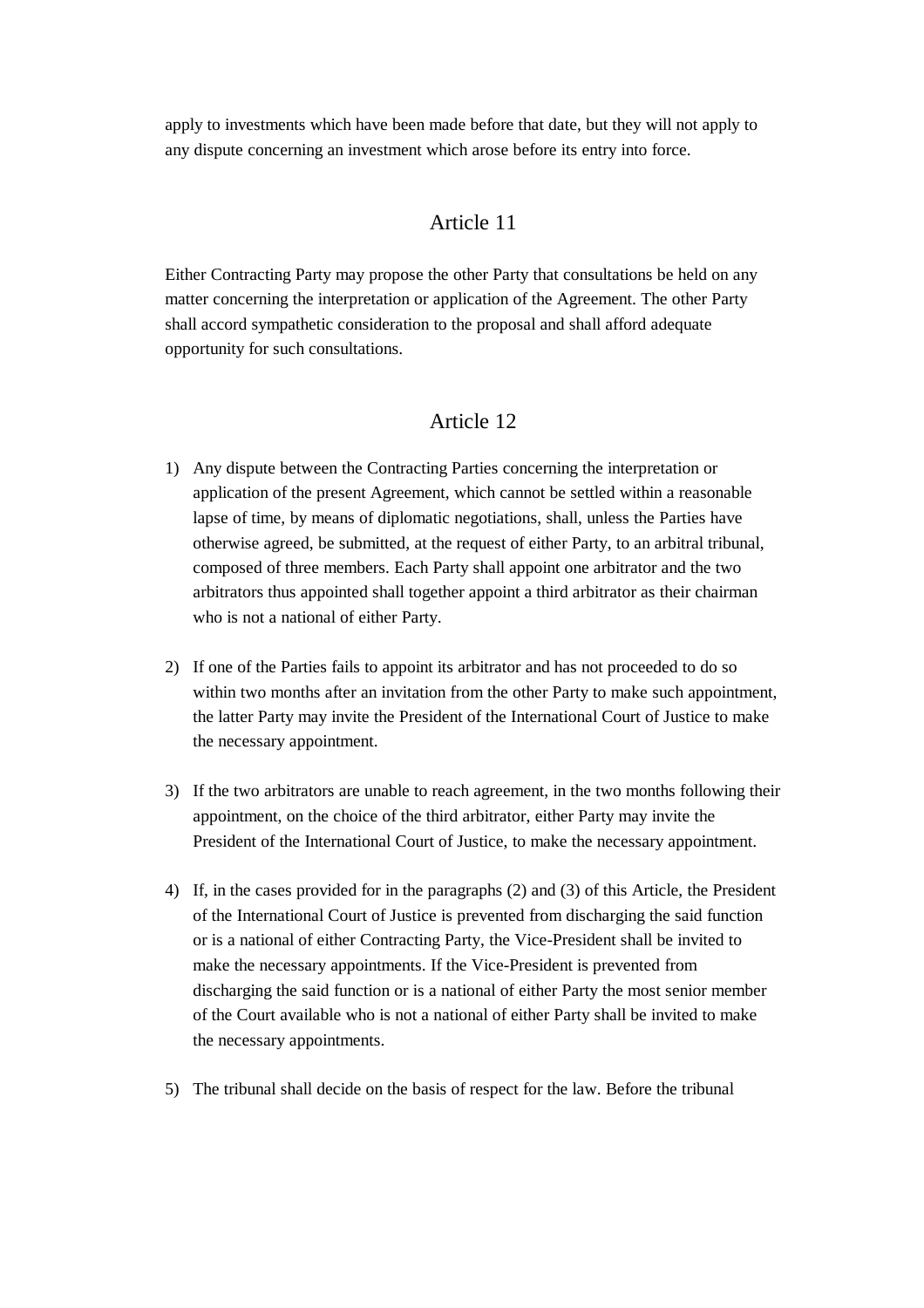decides, it may at any stage of the proceedings propose to the Parties that the dispute be settled amicably. The foregoing provisions shall not prejudice the power of the tribunal to decide the dispute ex aequo et bono if the Parties so agree.

- 6) Unless the Parties decide otherwise, the tribunal shall determine its own procedure.
- 7) The tribunal shall reach its decision by a majority of votes. Such decision shall be final and binding on the Parties.

### Article 13

As regards the Kingdom of the Netherlands, the present Agreement shall apply to the part of the Kingdom in Europe, the Netherlands Antilles and to Aruba, unless the notification provided for in Article 14, paragraph (1) provides otherwise.

### Article 14

- 1) The present Agreement shall enter into force on the first day of the second month following the date on which the Contracting Parties have notified each other in writing that the procedures constitution- ally required therefor in their respective countries have been complied with, and shall remain in force for a period of twenty years.
- 2) Unless notice of termination has been given by either Contracting Party at least six months before the date of expiry of its validity, the present Agreement shall be extended tacitly for periods of ten years, each Contracting Party reserving the right to terminate the Agreement upon notice of at least six months before the date of expiry of the current period of validity.
- 3) In respect of investments made before the date of the termination of the present Agreement the foregoing Articles there of shall continue to be effective for a further period of twenty years from that date.
- 4) Subject to the period mentioned in paragraph (2) of this Article, the Government of the Kingdom of the Netherlands shall be entitled to terminate the application of the present Agreement separately in respect of any of the parts of the Kingdom.
- IN WITNESS WHEREOF, the undersigned representatives, duly authorized thereto, have